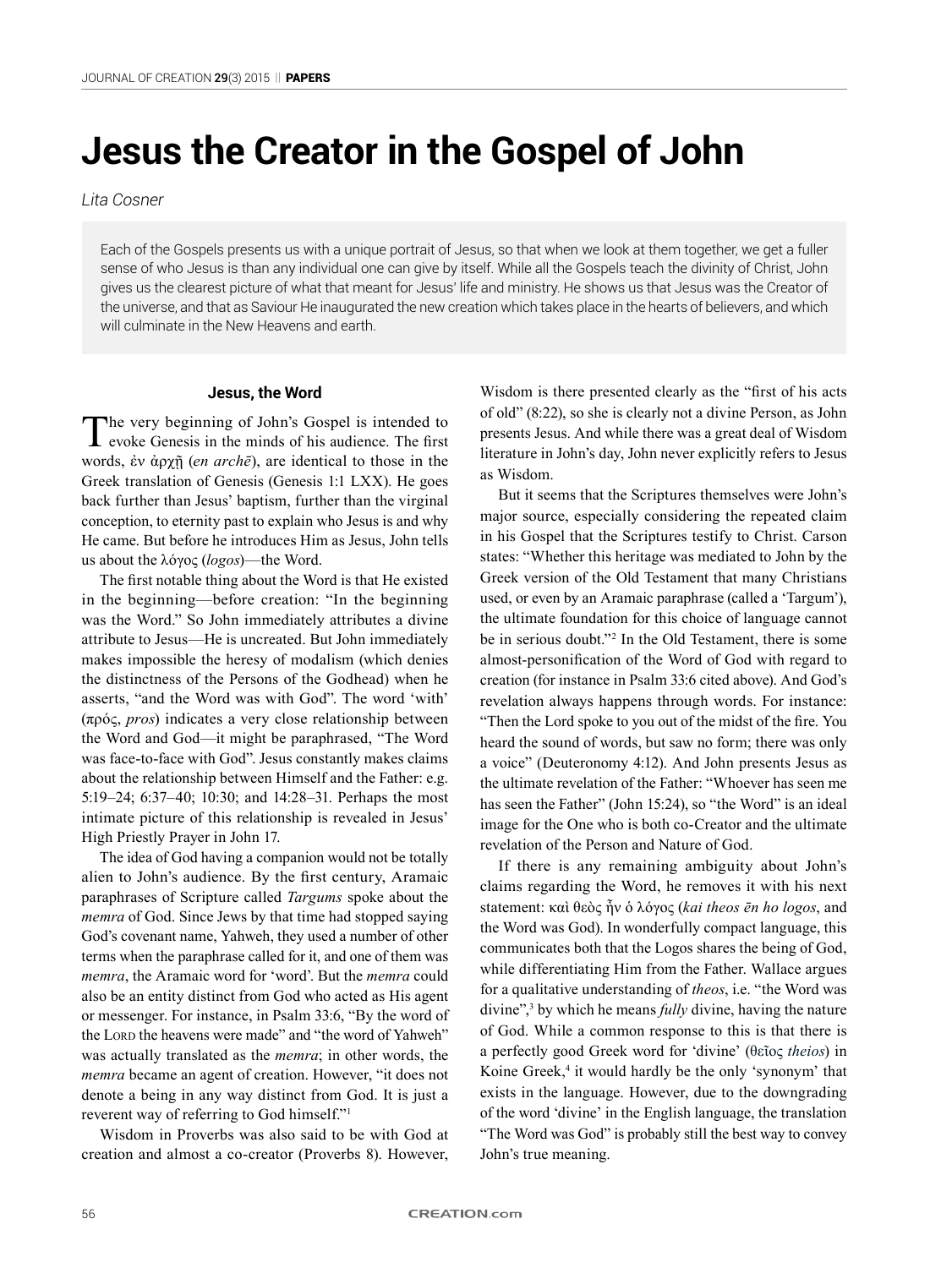# **The Word as the agent of creation**

Not only does the Word exist alongside God the Father and share fully in the Divine Being, He works alongside the Father to accomplish what only God can do: "All things were made through him" (John 1:3). The New Testament consistently uses careful language to indicate that the Father is the Creator, and He created *through* the Son—i.e. the Son is the *agent* of creation. "This way of putting it safeguards the truth that the Father is the source of all that is."<sup>5</sup> And John clarifies that Jesus acted in this way throughout the entire creation process: "and without him was not any thing made that was made." This also teaches that Jesus is *not*  a created being, because He could not be an agent in His own creation!

Furthermore, ἐν αὐτῷ ζωὴ ἦν (*en autō zōē ēn*, in him was life). This claim is identical to what Jesus later claims in John 5:26: "For as the Father has life in himself, so he has granted the Son also to have life in himself." Mankind became a living being only after God placed the breath of life in him, but the Word is self-existent, and His life is said to be what enlightens men: "and that light was the life of men".

#### **The Light that came into the world**

John's next statement, "The light shines in the darkness" (1:5), recalls Genesis 1:3; light was the first of God's creations, whereas darkness is not a 'thing' in and of itself, but the *absence* of light. There are two possible ways to translate the next clause; either "and the darkness has not overcome it", as in the ESV, or "the darkness did not comprehend it", as the NKJV translates it. The latter translation fits the context of John being the witness to the light. Also, John elsewhere uses the word νικάω (*nikaō*) to speak about overcoming (John 16:33; 1 John 2:13, 14; 4:4; 5:4, 5).

John turns from the Word, or the Light, to talk about the witness to the Light, John the Baptist. If we think about it, it may seem odd that the Light needs a witness. The only person who needs a witness to light is someone who is blind, and that is precisely John's point. The Light came into the world, but the people to whom He came were blind. So they needed a witness, "that all might believe through him" (1:7).

But most people did not believe: "The true light, which gives light to everyone, was coming into the world. He was in the world, and the world was made through him, yet the world did not know him. He came to his own, and his own people did not receive him" (1:11). We see examples of this rejection and non-recognition throughout John's Gospel, culminating in the crucifixion. However, John makes it clear that this rejection was not universal: "But to all who did receive him, who believed in his name, he gave the right to become children of God" (1:12).

### **The Word who reveals the Father**

John returns to the *logos* imagery: "And the Word became flesh and dwelt among us, and we have seen his glory, glory as of the only Son from the Father" (1:14). The Word who was the agent for the creation of all things entered into His own creation. And just as He brought the universe into being in v. 3, He brought grace and truth into being in v. 17. The same Greek word, γίνομαι (*ginomai*), meaning to 'become' or 'come into being', is used in both v. 3 and 17, as well as 14, "became flesh".

The word "only" is the Greek μονογενής (*monogenēs*). The KJV translates this word "only begotten", following the Latin *unigenitus*, with the presumed derivation from μόνος (*monos*), meaning 'alone' or 'only'; and γεννάω (*gennaō*), 'to beget'. However, this does not fit the NT usage, e.g. Hebrews 11:17 refers to Isaac as Abraham's 'only begotten (*monogenēs*) son', yet we know that Abraham begat other sons (Ishmael, and by Keturah). Rather, *monogenēs* is derived from γένος (*genos*), which means 'kind' (compare: 'according to kind' in Genesis 1 (LXX) is κατὰ γένος (*kata genos*)). Thus *monogenēs* means 'only one of a kind' or 'unique'. Thus Isaac was the *unique* son of Abraham through whom the Abrahamic Covenant came. And Jesus is the *unique* son of God.

The greatest claim about Jesus comes in v. 18: "No one has ever seen God; the only God, who is at the Father's side, he has made him known". John called Jesus *theos* in v. 1, and *monogenes* in v. 14; now He puts them together. The phrase "the unique God who is at the Father's side" also expresses the same idea of verse 1: Jesus is God, but distinct from the Father and in a close relationship with Him. Even though no one has ever seen the Father, Jesus reveals Him. This idea is brought out even more strongly in John 14:8–9.

Many places in the Old Testament feature people who see a vision of God, or the angel of the Lord. So how can John say that "no one has ever seen God?" He gives us a hint in 12:41: "Isaiah said these things because he saw his glory and spoke of him". But the Being Isaiah saw was called *Adonai* (Isaiah 6:1) and *Yahweh* (6:3)—and John equates Him with Jesus. So we can draw the conclusion that John views theophanies from the Old Testament as visions of the pre-incarnate Son of God.

# **One week in the life of Jesus**

Just as Genesis starts with a foundational week—the six days of creation followed by God's seventh-day rest— John also gives us a foundational week in the life of Jesus, culminating in the first of seven 'sign miracles'. This sort of detailed chronological detail is uncommon in John, so he probably did this on purpose.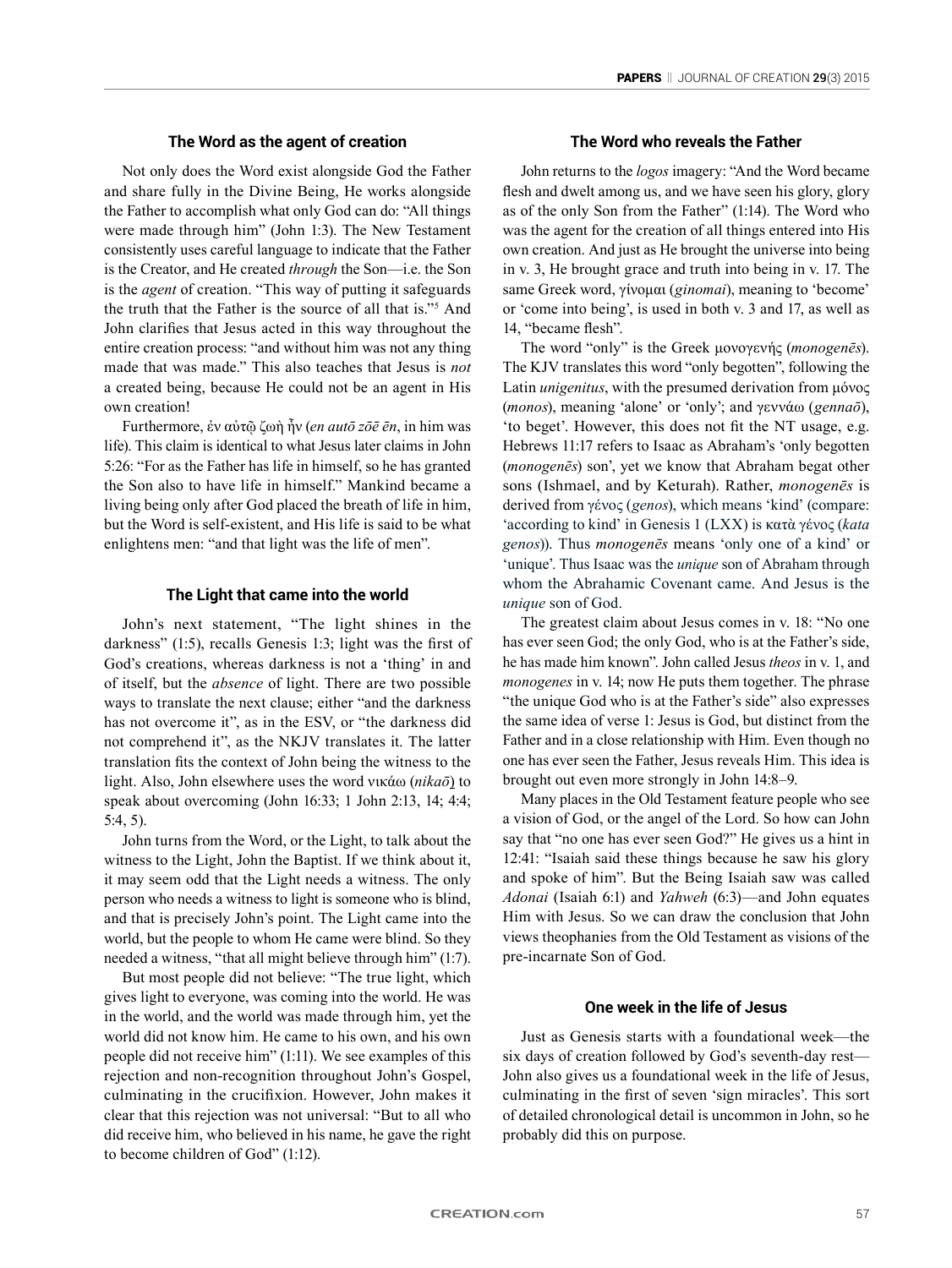On the first day, John the Baptist gives his testimony: he emphatically declares that he is not the Messiah, but instead the prophet preparing the way for the Messiah (1:19–28). On the second day, John identifies Jesus as the Messiah. On the third day, John testifies about Jesus to two of his disciples, who then leave John and follow Jesus (1:37). They spent the rest of the day with him (1:39), and the next day, Andrew introduced Peter to Jesus (1:40–42). On the fifth day, Jesus went to Galilee and called Philip and Nathanael. "On the third day" (2:1), inclusively counting, places the wedding in Cana and Jesus' first sign on the seventh day.6

Carson states:

"This analysis is not grasping at straws. Only here does John provide a careful record of a sequence of days. ... The week of days climaxing in the miracle at Cana may provide an echo of creation-week (Gn. 1). That means the miracle itself takes place on the seventh day, the Sabbath. Jesus' performance of redemptive work on the Sabbath is later in this Gospel (5:16ff.; 7:21–24, 9:16) given the most suggestive theological treatment in the New Testament, apart from Hebrews 4."<sup>7</sup>

Turning water into wine is called Jesus first 'sign' (σημεῖον, *sēmeion*; 2:11). John prefers this word to other possible synonyms, because Jesus' miracles are never arbitrary or purposeless, but tell us something important about who Jesus is and the kingdom He is inaugurating. In John's Gospel, a sign miracle is always followed by either a response of belief or unbelief on the part of the audience—in this case, "his disciples believed in him" (2:11). The responses of belief and unbelief to Jesus' teachings and actions are significant throughout the Gospel, but especially so in response to the sign miracles.

#### **Jesus as the agent of a new creation**

In John 3, Jesus tells Nicodemus about the new birth—a creative miracle performed by the Holy Spirit in those who believe in Jesus. Just as Jesus was the agent of the original creation, He is the agent for the new creation, beginning with the spiritual regeneration of those who believe in Him.

Nicodemus came to Jesus at the very beginning of His public ministry. He had just cleansed the Temple; an action that Nicodemus, as a Pharisee, would not have been angered by, and might even have approved (at that time the Temple was controlled by the 'liberal' Sadducees). Jesus would spend much of the rest of His ministry railing against the hypocrisy and legalism of the Pharisees, but theologically He had much in common with them, including belief in angels and spirits and a future resurrection, which the Sadducees denied (Acts 23:8). Nicodemus's comments in this section indicate that they had not yet made up their minds about



Figure 1. John manuscript P52, recto and verso. This second-century fragment disproved theories that John was written much later than the Apostle John's lifetime.

Jesus—they certainly had not started plotting against Him at this point.

It is common to suggest that Nicodemus came to Jesus at night because of cowardice, but this is not necessarily the case. Morris suggests that Nicodemus might simply have been exercising prudence, or simply practicality, by coming at night:

"Nicodemus was a prominent man; since he was 'Israel's teacher' (v. 10), it would never do to commit himself to the unofficial Teacher from Galilee, not at any rate until and unless he was absolutely sure of his ground. ... The Pharisee may have chosen this time in order to be sure of an uninterrupted and leisurely interview. During the day Jesus would be busy and there would be crowds (crowds of common people!). Not so at night. Then there could be a long, private discussion."<sup>8</sup>

Nicodemus reports the consensus of at least some of the ruling class: Jesus is a teacher who has come from God because of the miracles Jesus has done (John 2:23). But Jesus challenges their idea that they have the ability to even evaluate Him; the expression, "Truly, truly, I say to you", "serves to draw a contrast between Nicodemus's opening statement and Jesus' response. ... Not human observation, reasoning, and 'believing' are required, but rather, a spiritual rebirth".<sup>9</sup>

This is not the answer Nicodemus would have expected to hear, which may explain his overly literalistic response. Jews believed that they all would enter the kingdom of God, except for those who apostatized or committed some great sin. Since their physical descent from Israel was thought to be sufficient (an idea Jesus specifically refuted), he did not believe that the utter transformation of an individual was a prerequisite to participation in God's kingdom.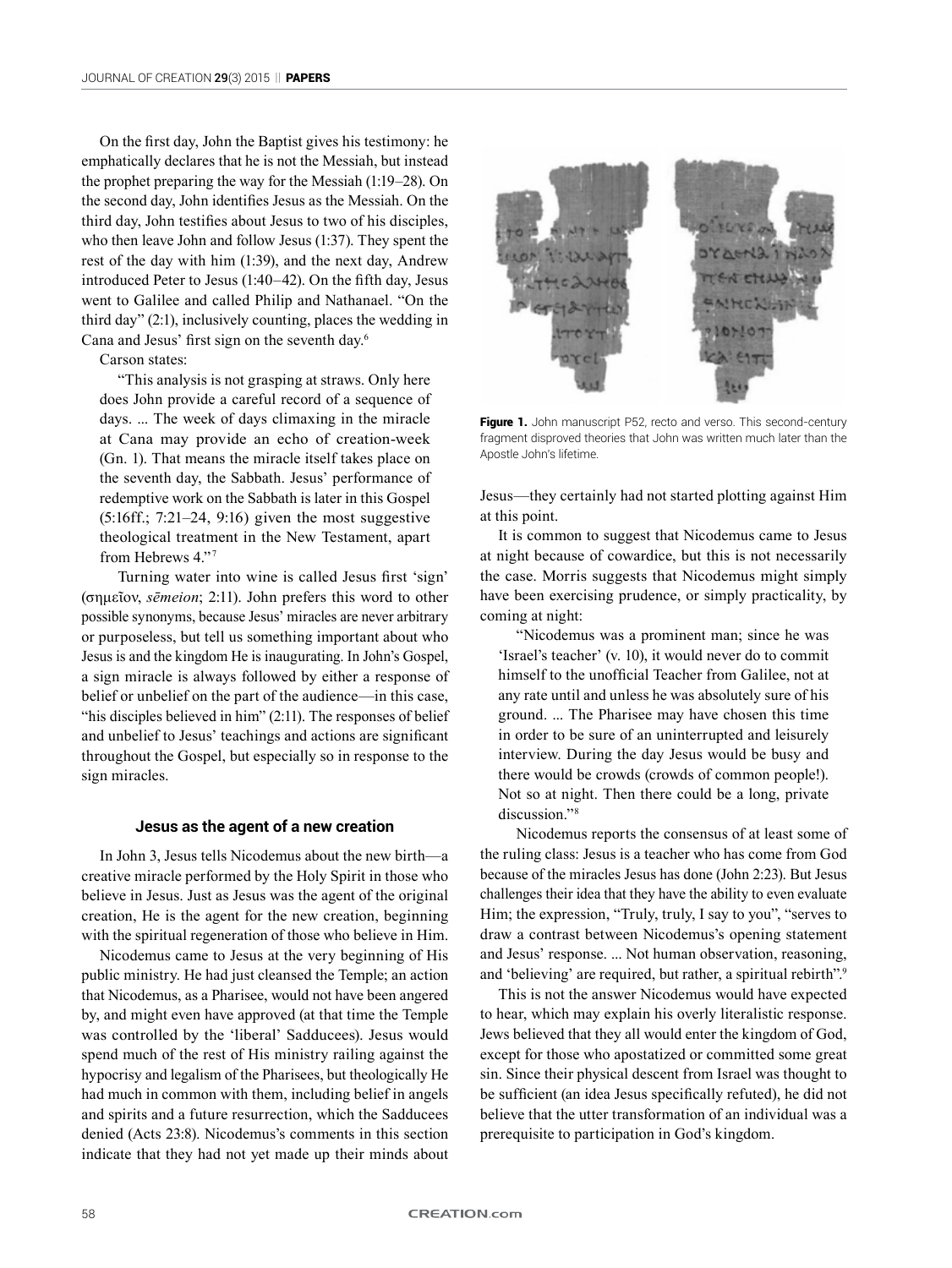Jesus clearly believed that someone who set himself up as a teacher of Israel ("the teacher of Israel" may refer in some way to Nicodemus's reputation as a great teacher in Israel) should be able to understand what He is saying. He insists that the new birth is real, although invisible as the wind, and that it is an absolute necessity for anyone who wants to enter the Kingdom of God.

Furthermore, Jesus claims first-hand knowledge of the truth about which He speaks. He echoes the first-person plural Nicodemus used in his introductory comments: "Truly, truly I say to you, we speak of what we know, and bear witness to what we have seen, but you do not receive our testimony" (3:11). In Jesus' analysis, Nicodemus's problem is not misunderstanding, but simple unbelief. And this unbelief about something that should have been simple for a 'teacher of Israel' to understand is a barrier to understanding the deeper truths that Jesus reveals to believers: "If I have told you earthly things and you do not believe, how can you believe if I tell you heavenly things?" (3:12). If Nicodemus doubts God's work that takes place on earth, how can he believe Jesus' testimony about things which occur in Heaven and thus are not observable? Carson puts forward this interpretation: "The 'heavenly things' are then the splendours of the consummated kingdom, and what it means to live under such glorious, ineffable rule."<sup>10</sup>

Jesus is able to speak about these heavenly realities because He has descended from Heaven (3:13). And just as Moses lifted up the bronze serpent to give life to those who had been bitten by the serpents in the wilderness (Numbers 21:4–9), Jesus would be lifted up so that all who look to Him in faith will receive the new spiritual birth. The "lifting up" (ὑψόω *hypsōo*) would eventually be back to heaven whence He came, but it's clear from John 12:32–34 that this *hypsōo* referred to being raised on the Cross.<sup>11</sup>

If Nicodemus had a response to all this, John does not record it. Rather, Nicodemus disappears from the narrative, to appear later in the Gospel (7:50; 19:39). John instead introduces his own commentary in 3:16–21. Most translations see these as the continued words of Jesus, but these verses have a clear post-Resurrection viewpoint, and John is careful not to impose that sort of anachronism in the events of Jesus' ministry.

## **Jesus gives life by His word**

In John 4:46–54, Jesus heals an official's son who was at the point of death, simply by speaking. Jesus' ability to proclaim the boy to be healed without touching or even seeing the recipient of the healing was unique, and shows that Jesus, the Word, has the ability to give life to whomever He wants.

The official did not come with any notable faith. Rather, he seems to have come out of desperation, having heard that Jesus was a great worker of miracles. Jesus rebukes the Galileans in general as lacking faith, but seeking 'signs and wonders' (4:48). The man simply responds, "Sir, come down before my child dies" (4:49). Jesus replies, "Go; your son will live" (4:49). The father believed, indicating that he did not share the general Galilean interest only in signs and wonders. John records that the son actually did become well at the very moment Jesus said that he would live, resulting in the belief of the man's entire household. So we see that Jesus performed a greater miracle than the man requested; he wanted physical life for his son, while Jesus gave spiritual life for his whole household.

This miracle, as well as several others in John's Gospel, are designated as 'signs'. This shows that they were not spectacles in and of themselves, but they served to show his divine nature and authority, and thus challenged the recipients of the signs to respond.

### **Jesus' divine power and authority**

After recounting a miracle that resulted in belief, John turns to a miracle that did not. Apparently, there was a superstition regarding the healing powers of the pool at Bethesda (figure 2), and an invalid man had been waiting to be healed there for 38 years. The man clearly believed that the pool was his only hope for healing—when Jesus asked if he wanted to be healed, the man could only think of the impossibility of getting to the pool in time. Not impeded by the man's unbelief, Jesus summarily commands him to rise with his bed, which the man did.

One would think that a miracle of this magnitude and personal importance would be met with instant gratitude and belief. However, when the Jews confronted the man for carrying his bed on the Sabbath, the man did not hesitate to tell them it was Jesus who told him to do it. And Jesus' own warning to the man indicates that he never had true saving belief (5:14).

When challenged about healing on the Sabbath, Jesus simply replied: "My Father is working until now, and I am working" (5:17). In other places, Jesus cited a perfectly acceptable, biblical reason for working on the Sabbath to do good. Because it was lawful to break the Sabbath to rescue an animal from distress, arguing from lesser to greater, it was also lawful to break the Sabbath to relieve a human's distress caused by demon oppression. Because it was lawful to break the Sabbath to circumcise a baby boy, which was viewed in Judaism as a kind of completion of creation, it is lawful to break the Sabbath to complete a person by physically healing them. The apostles, or any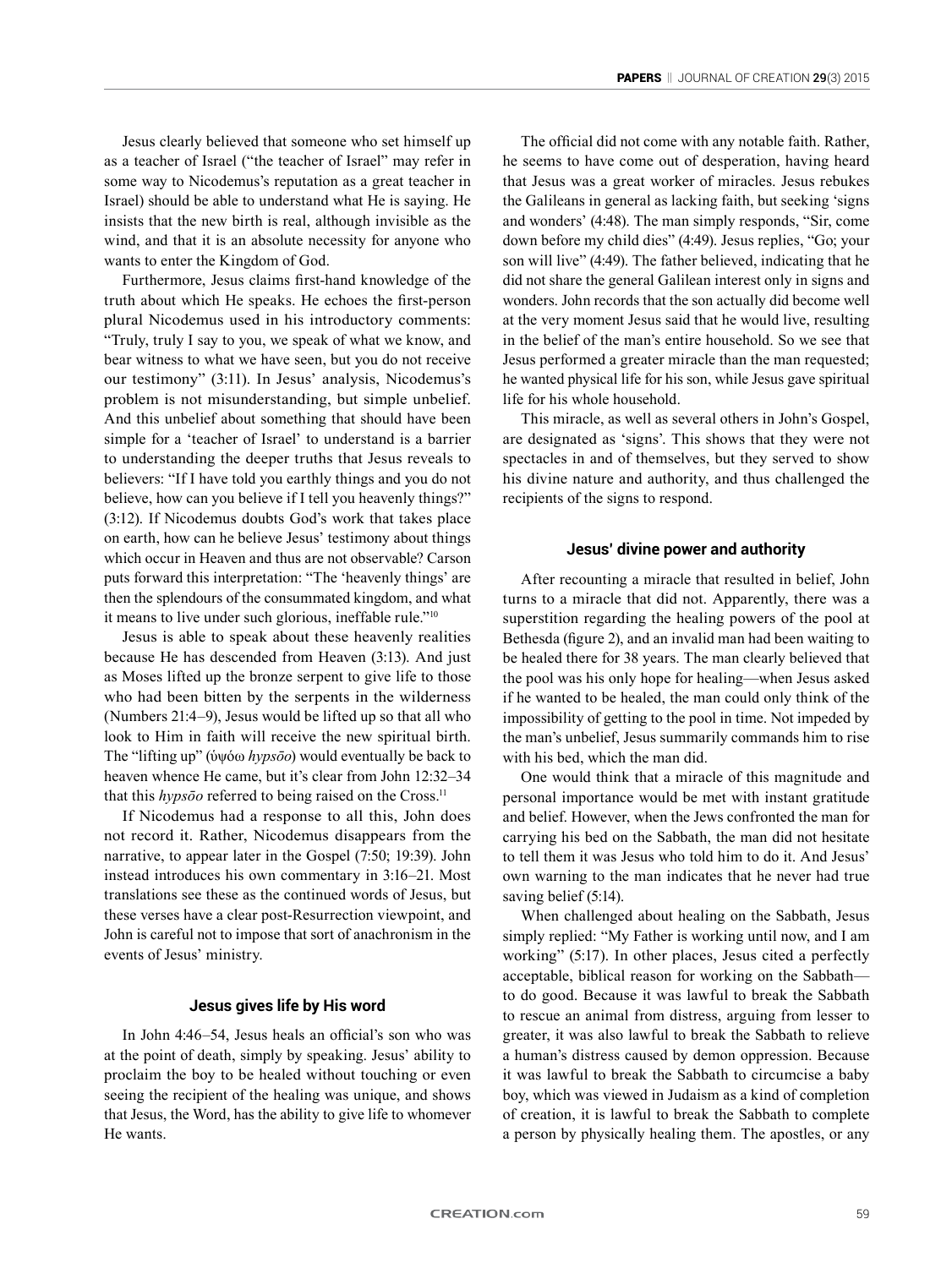mere human who could do such things, would be able to use such an argument.

But the way Jesus elaborates makes it clear that He claims the prerogative of working on the Sabbath for the very same reason God does. In Judaism there was a debate about whether God obeys the Law He gave to Moses: specifically, does God work on the Sabbath? The Rabbinic conclusion was that God must work continually to uphold the universe, but that He does not break the Sabbath by doing so, because He does not carry anything beyond the permitted distance, He does not lift anything above His shoulders, and so on.

Jesus' argument is simple: He imitates His Father exactly, and His Father loves Him and has given Him authority. To honour one is to honour the other; to reject one is to reject the other. The truly startling claim to His audience would have been: "For as the Father has life in himself, so he has granted the Son to have life in himself." Jesus is basically claiming to have the relationship with the Father that John lays out in his prologue.

Just as the previous sign confirmed the man's faith, as well as that of his entire household, this sign confirmed that



Figure 2. The ruins of the pool in Bethesda where Jesus healed the man within the Trinity in Jesus' prayer. who had been lame for 38 years

neither the man nor the Pharisees had true faith in Jesus. Other times, a sign provokes the wrong positive response, which is also held to be a form of unbelief, as when the people at the feeding of the 5,000 wanted to make Jesus king by force.

### **The man born blind**

As the Gospel progresses, the Jewish leadership's opposition to Jesus intensifies, and unbelief becomes the typical reaction to Jesus, as much out of fear of the Jewish leaders as anything. One notable exception is the case of the man born blind. Healing a man born blind was thought, in Jewish tradition, to be a miracle that only the Messiah could perform. Jesus' use of mud made with dust and saliva may be intended to recall the creation of Adam out of dust.

Like the man at the pool of Bethesda, the man was ignorant of Jesus' identity—even more so, since he had been blind when he was in Jesus' presence before. But he had faith that Jesus was from God—he told the Pharisees that He was a prophet (9:17). This of course falls far short of Jesus' true identity, but it is impressive faith, especially considering that he must defy the Pharisees to make this proclamation. Indeed, by the end of their interrogation, he is calling himself a disciple of Jesus (9:27). When Jesus finally comes to him and reveals Himself, the man worships Him, indicating true belief (9:38).

### **Jesus restores life to Lazarus**

In the other Gospels, Jesus raised Jairus' daughter and the son of the widow of Nain, but the only raising John records is that of Lazarus, and in many ways it is the most impressive. Jesus had a close relationship with Lazarus and his sisters Mary and Martha, but when they sent for Him, He waited until Lazarus was already dead before He even set out. By the time He arrived, decay would have set in. But Jesus raised Lazarus with a command (again, giving life by His word). Many believed in Him when they saw the miracle, but the Jewish leadership was only more determined to kill Jesus, and Lazarus too.

#### **The Creator sacrificed**

The allusions to creation are more veiled once Passion Week begins, because the focus turns to the meaning of the Cross. However, in the high priestly prayer (John 17:1–26), we get a glimpse of the interaction between the Father and the Son. Jesus has elsewhere insisted that He and the Father are absolutely unified, and we see the intimate fellowship